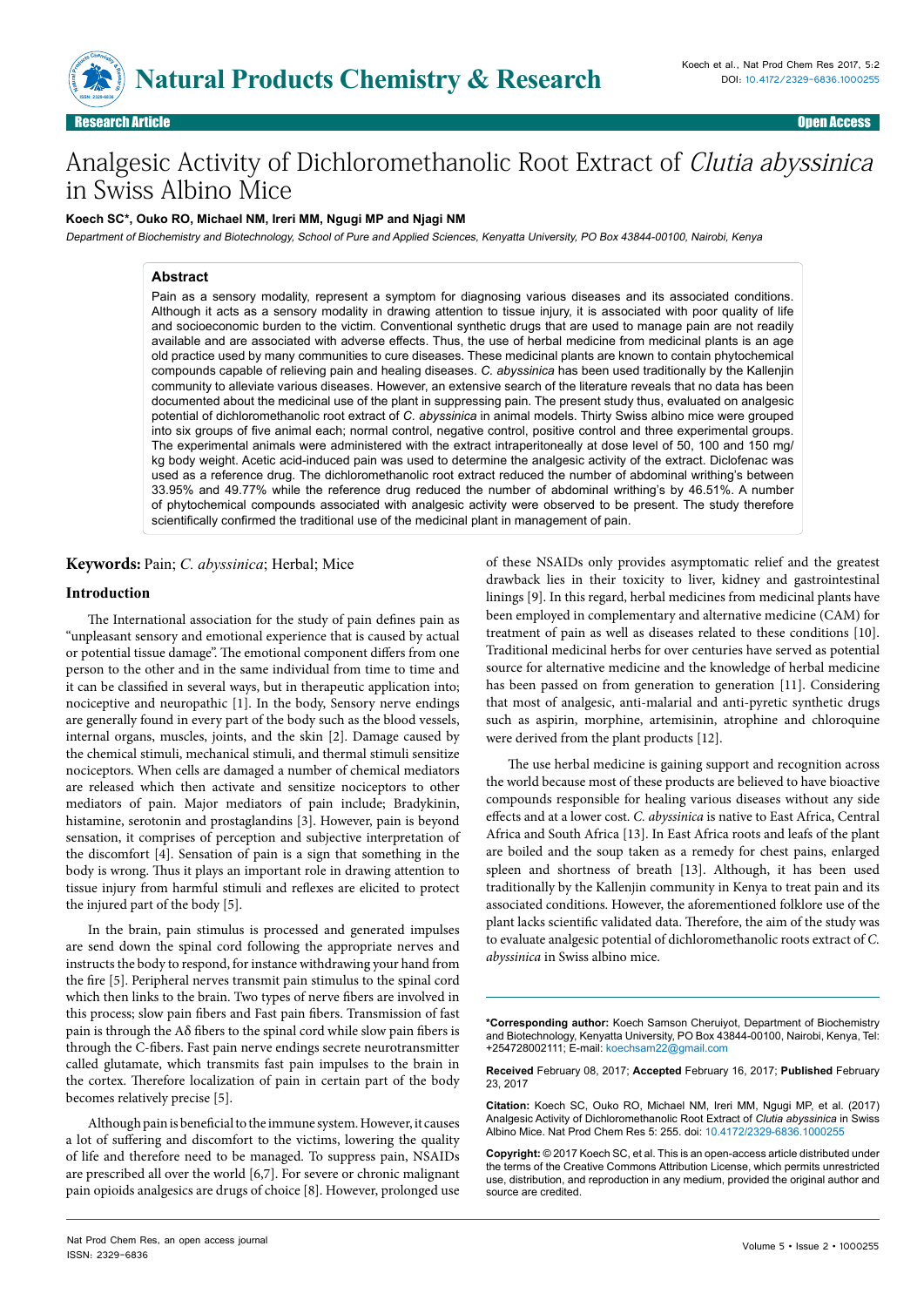# **Materials and Methodology**

## **Plant sample collection and preparation**

The roots sample were collected from Kaptebee village, turbo subcounty in Uasin Gishu county Kenya during the months of Januarymarch, a period in which the herbalist believed the medicinal plant had its utmost healing capacity to cure the named ailments. This process of collection of the plant sample was done with the guidance of a local herbalist. A voucher specimen consisting of fresh twigs with leaves was availed to an acknowledged taxonomist for botanical authentication. A sample voucher (NMK/BOT/CTX1/2) was deposited at the National Museum of Kenya herbarium. Sample roots were then sorted, cut into smaller pieces and cleaned with clean water and then air dried under shade for two weeks. Chopped root samples were packed into paper enveloped and transported to Kenyatta University laboratory where they were milled into fine powder using an electrical mill.

## **Extraction**

For extraction, 1.3 liters of dichloromethane was used to soak 400 g of the powdered root sample for 48 hours with occasional shaking within the first 10 hours to mix the sample uniformly on hourly basis. Whatman's filter paper No.1 was used to filter the mixture. The filtrate was concentrated to dryness using the rotary evaporator at a temperature of 41°C. The concentrates was kept in sealed containers at low temperature until use in bio screening experiments.

## **Experimental Design**

## **Laboratory animals**

Thirty Swiss albino mice weighing between 19-24 g were utilized for screening analgesic potential of DCM root extract of *C. abyssinica.*  Standard laboratory cages were used to handle the experimental animals in the animal house at Kenyatta University. During the entire period of carrying out the research all the laboratory animals were kept in ambient room temperature for 12 hours darkness followed by 12 hours light cycles. Rodent pellets were used to feed the experimental animals and allowed access to water *ad libitum*. Rules and regulation for handling experimental animals in the study were adhered to [14].

#### **Determination of analgesic effect**

Analgesic activity of DCM root extract of *C. abyssinica* was determined through acetic acid-induced pain in experimental animals following the procedure described by [15] and [16]. A total of thirty Swiss albino mice were grouped into 6 groups of five animals each. Prior to pain induction and administration of the experimental doses, all the experimental animals were fasted for 12 hours but were allowed access to water *ad libitium.* Pain was induced by injecting 3% acetic acid solution at a dose of 20 mL/kg body weight into the left side of the abdomen intraperitoneally. Immediately, after injection with aceticacid abdominal muscle constriction in the abdomen and turning of body trunk of the laboratory animal was seen as an indication of pain. The different groups were treated as follows; Group I (normal control) was administered with 10% DMSO only but pain was not induced. All the animals in group II (negative control) were induced with pain and administered with 10% DMSO. Those in group III (positive control) were induced with pain and administered with the reference drug (diclofenac 15 mg/kg body weight). Group IV-VI were induced with pain and administered with DCM root extract of *C. abyssinica* at dose levels of 50, 100 and 150 mg/kg body weight respectively. Table 1 indicates the summary of the design.

Thirty minutes after different treatments were administered, each mouse in groups II−VI was intraperitoneally (ip) injected with 3% acetic acid into the left side of the abdomen at a dose of 20 ml/kg body weight to induce pain sensation except those in group I, which were administered with the vehicle (10% DMSO) only. Each mouse was then placed in a transparent observation box and the number of abdominal constrictions (writhes) for each mouse was counted for 30 minutes commencing 5 minutes after intraperitoneal injection of acetic acid. The percentage writhing inhibition was then calculated using the formula described by [17].

$$
\% \text{Writing inhibition} = \frac{C - T}{C} \times 100
$$

Where, C- The vehicle-treated control group; T - Treated group value.

#### **Qualitative phytochemical screening**

The plant extract was subjected to qualitative phytochemical screening to determine the presence or absence of various phytochemical compounds following a protocol described by [18]. Flavonoids, phenolics, saponins, alkaloids cardiac glycosides, steroids and terpenoids were some of the phytochemical compounds tested. These secondary metabolites have been associated with analgesic activities (Table 2).

#### **Data management and statistical analysis**

Raw data on the number of abdominal writhing was obtained from the experimental animals, recorded and tabulated on a broad sheet using Ms excel program. Data was then exported to Minitab version 17.0 for analysis. Data was subjected to descriptive statistics and results were expressed as Mean ± Standard Error of the Mean (SEM). One way ANOVA was used to analyse for statistical significance among the groups followed by Tukey's test for separation of means and comparison of significant difference among the various groups. Data was presented in a Table 3. A value of  $P \le 0.05$  was considered significant.

## **Results**

| Group                         | Treatment                                   |  |
|-------------------------------|---------------------------------------------|--|
| I (Normal control)            | 10% DMSO only                               |  |
| II (Negative control)         | 3% Acetic acid                              |  |
| <b>III</b> (Positive control) | 3% Acetic acid+diclofenac (15 mg/kg bw)     |  |
| IV (Experimental group A)     | 3% cetic acid+C. abyssinica (50 mg/kg bw)   |  |
| V (Experimental group B)      | 3% Acetic acid+C. abyssinica (100 mg/kg bw) |  |
| VI (Experimental group C)     | 3% Acetic acid+C. abyssinica (150 mg/kg bw) |  |

**Table 1:** Treatment protocol for assessment of analgesic activity of DCM root extract of *C. abyssinica* in Swiss albino mice

| Phytochemicals     | DCM root extract of C.abyssinica |  |
|--------------------|----------------------------------|--|
| Alkaloids          |                                  |  |
| Flavonoids         |                                  |  |
| <b>Steroids</b>    |                                  |  |
| Saponins           |                                  |  |
| Cardiac glycosides |                                  |  |
| Phenolics          |                                  |  |
| <b>Terpenoids</b>  |                                  |  |

Present phytochemicals denoted by (+), absent phytochemicals denoted by (-). **Table 2:** Qualitative pphytochemical composition of DCM root extract of *C. abyssinica*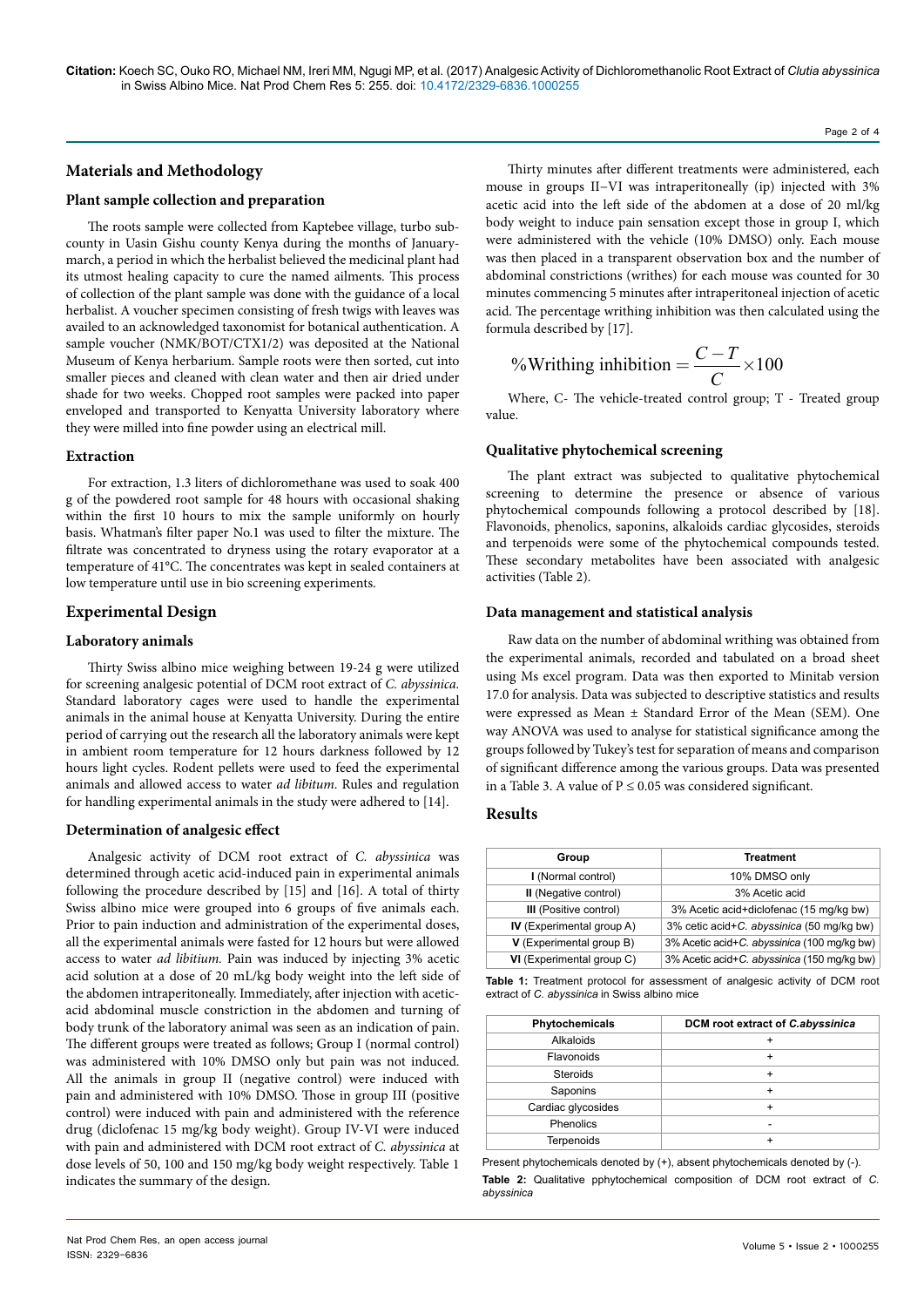| Group                   | Treatment                                   | % inhibition                  |
|-------------------------|---------------------------------------------|-------------------------------|
| Normal Control          | <b>10% DMSO</b>                             | $100.00 \pm 0.0$ <sup>a</sup> |
| <b>Negative Control</b> | Acetic acid+DMSO                            | $0.00 \pm 0.0$ <sup>c</sup>   |
| Positive Control        | Acetic acid+Diclofenac (15 mg/<br>kg bw)    | $46.51 \pm 4.22^b$            |
| Experimental group A    | Acetic acid+C. abyssinica (50 mg/<br>kg bw) | $49.77 \pm 4.69^{\circ}$      |
| Experimental group B    | Acetic acid+C. abyssinica (100<br>mg/kg bw) | $38.60 \pm 4.33^b$            |
| Experimental group C    | Acetic acid+C. abyssinica (150<br>mg/kg bw) | $33.95 \pm 8.01^{\circ}$      |

**Table 3:** Analgesic activities of DCM root extracts of *C. abyssinica* on acetic acid-Induced pain in Swiss albino mice.

# **Analgesic activity of DCM root extracts of** *C. abyssinica* **on acetic acid-induced pain in swiss albino mice**

The DCM root extract of *C. abyssinica* demonstrated an analgesic activity in acetic acid-induced pain in Swiss albino male mice by reducing the number of abdominal writhes 30 minutes after the administration of the plant extract (Table 3). The intraperitoneal administration of DCM root extracts of *C. abyssinica* into Swiss albino mice at all the three dose levels (50, 100 and 150 mg/kg body weights), reduced the number of abdominal writhing by 49.3%, 38.6% and 33.95% respectively (Table 3). However, diclofenac (reference drug) reduced the number of abdominal writhes by 46.51% (Table 3). At a dose level of 50 mg/kg body weight, the extract demonstrated strong analgesic activity by reducing the number of abdominal writhes by 49.3% compared to the diclofenac (reference drug) which caused 46.1% reduction of abdominal writhes.

The analgesic effects of DCM root extract of *C. abyssinica* showed no significant difference at the three doses and were comparable to diclofenac (P>0.05; Table 3). The DCM root extract of *C. abyssinica,* at the three dose levels (50, 100 and 150 mg/kg body weight), reduced the number of abdominal writhing's in a reverse dose dependent manner (Table 3).

# **Discussion**

The present study was designed to evaluate the analgesic potential of DCM root extract of *C. abyssinica* in Swiss albino mice. To evaluate the analgesic activity of the DCM root extract, acetic acid-induced pain test was used to induce abdominal writhing's in Swiss albino mice. Acetic acid-induced pain test has widely been used for screening new analgesic agents and it majorly involves cholinergic, histaminic peritoneal receptors, acetylcholine and histamine mediators. It is also used to asses peripherally acting analgesics [19,20]. According to [21] several chemicals can be used to induce writhing's in a laboratory animal for example acetic acid and phenylquinone. When acetic acid is intraperitoneally injected into the experimental animal the following characteristics are observed as indicators of pain; contraction of abdominal muscle, elongation of body part and extension of the hind limbs. Therefore, such presentation is thought to be mediated by peritoneal receptors [22]. It has been proposed that acetic acid acts indirectly by releasing endogenous substances responsible for exciting the nerve endings and causing pain, but also excites neurons that are sensitive to drugs [20].

To suppress pain conventionally, nonsteroidal anti-inflammatory

drugs are prescribed [23]. These drugs are used for treating various diseases such as arthritis, headache, pain and orthopedic conditions [6]. Analgesic drugs such as diclofenac relieve pain peripherally/centrally by inhibiting cyclooxygenase enzyme (COX-1 and COX-2). Inhibition of cyclooxygenase enzyme reduces the production of pain mediators such as prostaglandins, substance P, histamine, serotonin, and Bradykinin. Pain sensation is eventually reduced in the nociceptors [24].

The DCM root extract of *C. abyssinica* in this study, exhibited analgesic activities by reducing the number of abdominal writhes in acetic acid-induced pain in male Swiss albino mice after treatment with the extract. After thirty minutes of test period, the DCM root extract at 50 mg/kg body weight demonstrated the highest analgesic activity by reducing the number of writhes by 49.77%, while 100 mg/kg body weight decreased the number of writhes by 38.6% and the dose of 150 mg/kg body weight decreased the number of writhes by 33.95% in a reverse dose dependent manner (Table 2).

These findings strongly suggest that the DCM root extract of *C. abyssinica* possess peripherally or centrally analgesic property. Perhaps acting in a similar manner as conventionally used therapeutic drugs that reduce the pain perception in nociceptors by inhibiting production of prostaglandins. These results concur with other research studies on the evaluation analgesic activity of herbal plants extract using laboratory animals. Reduction in the number of abdominal writhing's in this study is in agreement with a study carried out by [25] on analgesic properties of acetone leaf extracts of *Carissa spinarum* in mice. The findings are also in line with studies by [26] on antinociceptive activity of *Toddalia asiatica* (L) Lam in models of central and peripheral pain.

The non-dose dependent analgesic activities of DCM root extract of C. abyssinica, are in agreement with a study carried out by [27] on analgesic activities of root and leaf extract of *Carissa edulis* in Wistar albino rats. The higher analgesic activity of a dose level of 50 mg/kg body weight than 150 mg/kg body weight (Table 3) might be attributed to the fact that when certain limits in dose ranges are exceeded, the activity of that particular agent is reduced. Also, high dose concentration of the extract could be taking longer time to be absorbed across peritoneum cavity. Analgesic effects produced by a lower dose was comparable to the reference drug, suggesting that the lower dose was more effective in managing pain induced by acetic acid. The dose range of (50, 100 and 150 mg/kg body weight) applied in bio screening of analgesic activities of DCM root extract in the study were comparable to dose ranges used by while evaluating the antipyretic, anti-inflammatory and analgesic activity of *Acacia hydaspica* R. Parker in animal models.

The analgesic activities of DCM root extract of *C. abyssinica* could be attributed to one or more of phytochemical compounds present in the extract (Table 2). Studies conducted on herbal plants by many researchers have linked presence of secondary active metabolites such as flavonoids, saponins and alkaloids to analgesic activities among other properties [28,29]. Flavonoids have the ability to disrupt synthesis of eicosanoids [30]. Flavonoids also have the ability to reduce production of arachidonic acid through inhibition of neutrophils degranulation [31]. Besides flavonoids, alkaloids also have been associated with the ability to inhibit pain perception [32]. Alkaloids, for example berberine from berberies in a skeletal based pyridine ring have shown strong anti-inflammatory and antinociceptive activities [33]. These mentioned phytochemicals were confirmed in preliminary phytochemical screening of DCM root extract of *C. abyssinica* (Table 2). Therefore, the phytochemicals found in the extract might have antagonized peripheral mediators of pain and thereby blocking transmission of pain.